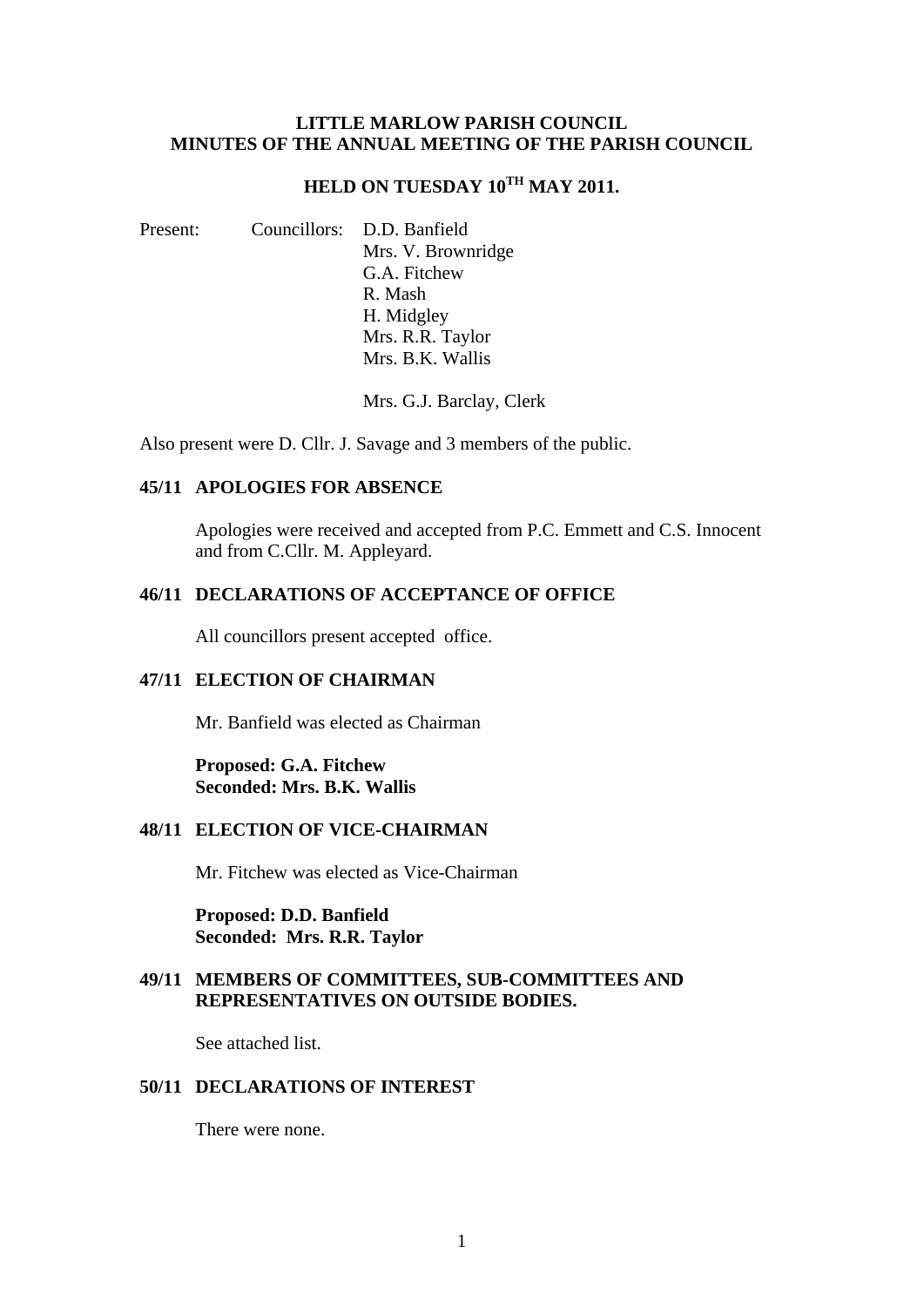## **51/11 MINUTES OF THE LAST MEETING**

The Minutes of the meeting held on Tuesday  $12<sup>th</sup>$  April 2011 were approved.

**Proposed: Mrs R.R. Taylor Seconded: G.A. Fitchew** 

## **52/11 REPORTS ARISING**

#### **a. grit bin**

A suitable location has been agreed with the Residents' Association and we await BCC's approval of this site.

### **b. Fly-tipping at Burial Ground**

The fly-tipper who left waste at the Burial Ground in December is to be prosecuted and we can claim costs for the removal of the rubbish.

#### **c. Annual Parish Meeting**

Mr Banfield thanked those who attended the Annual parish meeting on  $15<sup>th</sup>$  April.

## **d. Dog signage at Spade Oak Lake**

Mr Fitchew will check to see if these are now installed and raise the issue at the forthcoming Spade Oak Liaison Committee meeting.

### **e. Power Cables in School Lane**

It was not apparent that any work had been undertaken to cut the tree branches touching the cables. The Clerk will contact SEC again.

#### **f. Rights to Buy Assets of Community Value**

The consultation period for this has closed.

## **53/11 FINANCE**

#### **a. Financial Report**

The Income and Expenditure account for the period  $1<sup>st</sup>$  to  $30<sup>th</sup>$  April 2011 was approved:

| Income      | £5852.25 |
|-------------|----------|
| Expenditure | £5991.19 |

**Proposed: G.A. Fitchew Seconded: Mrs. B.K. Wallis** 

## **b. Annual Financial Accounts 2010/11**  The Annual Accounts were approved for audit.

**Proposed: Mrs. B.K. Wallis Seconded: H. Midgley**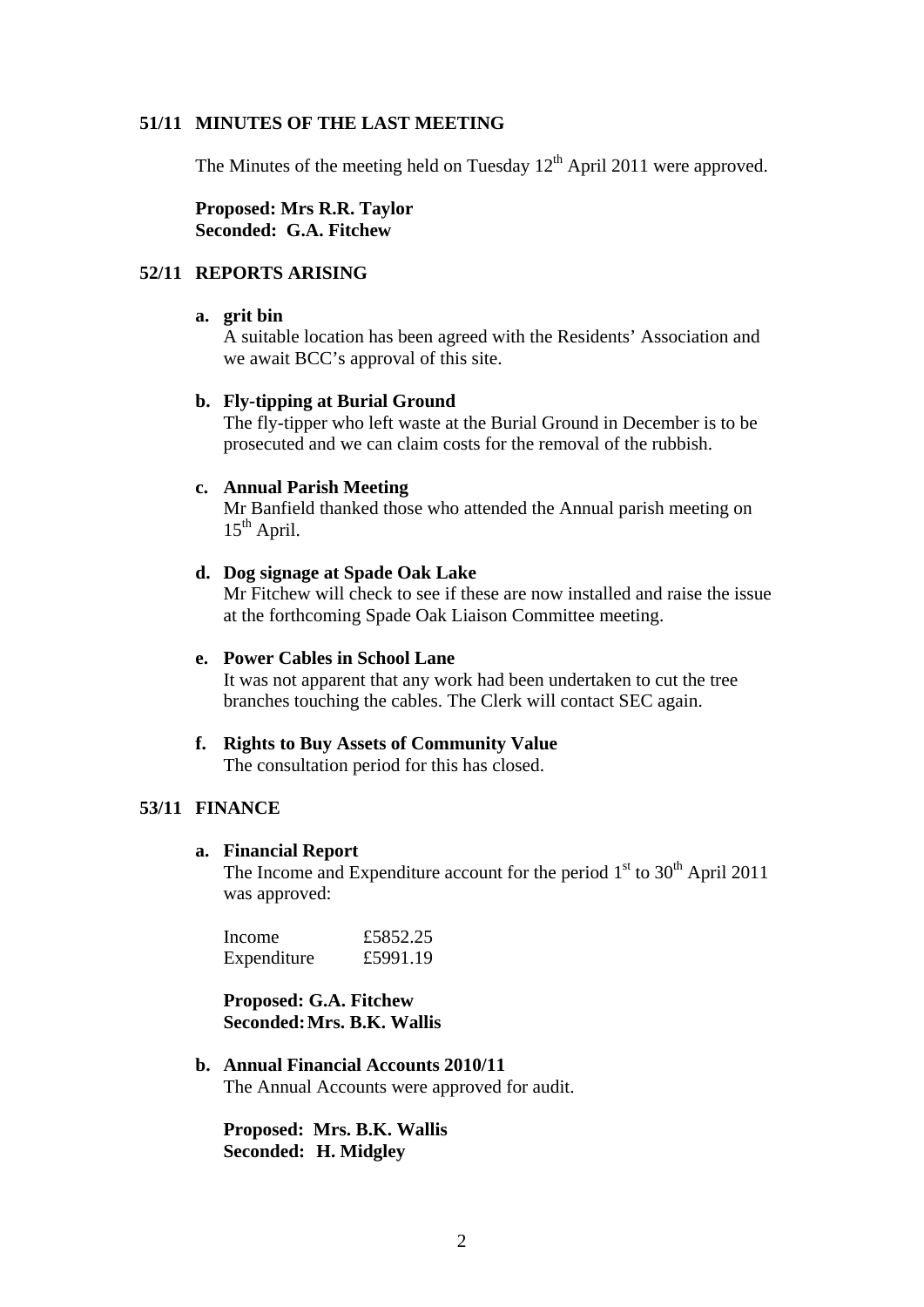## **c. Re-Appointment of Internal Auditor**

The re-appointment of Mr D. Timms as internal auditor was approved.

**Proposed: G.A. Fitchew Seconded: R Mash** 

## **54/11 PLANNING**

**a. Report** 

## **Wycombe District Council Decisions**

- 1. 11/05446/FUL Briar Hedge, The Drive Removal of existing conservatory and erection of replacement Application permitted
- 2. 11/05529/CONCC Spade Oak Quarry Variation of planning permission Comments made
- 3. 11/05620/MINAMD Land adjacent Red House Farm, Wycombe Road.

 Non material amendment to erection of grain store. Application permitted

- 4.11/05637/MINAMD Land adjacent to Skyview, Marlow Road Non material amendment to permission for erection of 1x detached4 bed dwelling Application permitted
- 5. 11/05418/CLE Thameside Moorings, Riverside Certificate of existing lawfulness for use for residential purposes. Refuse Certificate of Lawful Use

## **New Applications**

- 1. 11/05970/FUL The Limes, Fern Lane Proposed double storey extension Comment: No Objections
- 2. 11/05874/FUL Benedict House, Marlow Road Construction of 2 storey rear extension Comment: Requires site visit
- 3. 11/05938/FUL Brookside, The Drive Construction of front porch Comment: No objections
- 4. 11/05875/CTREE Woodstock, Marlow Road Tree works Comment: no objections
- 5. 11/05842/MINAMD Kingfishers, Riverside Raising roof height Comments not required
- 6. 11/05626/FUL Wyevale Garden Centre, Pump Lane South Demolition and replacement external display bedding canopy etc Comment: No objection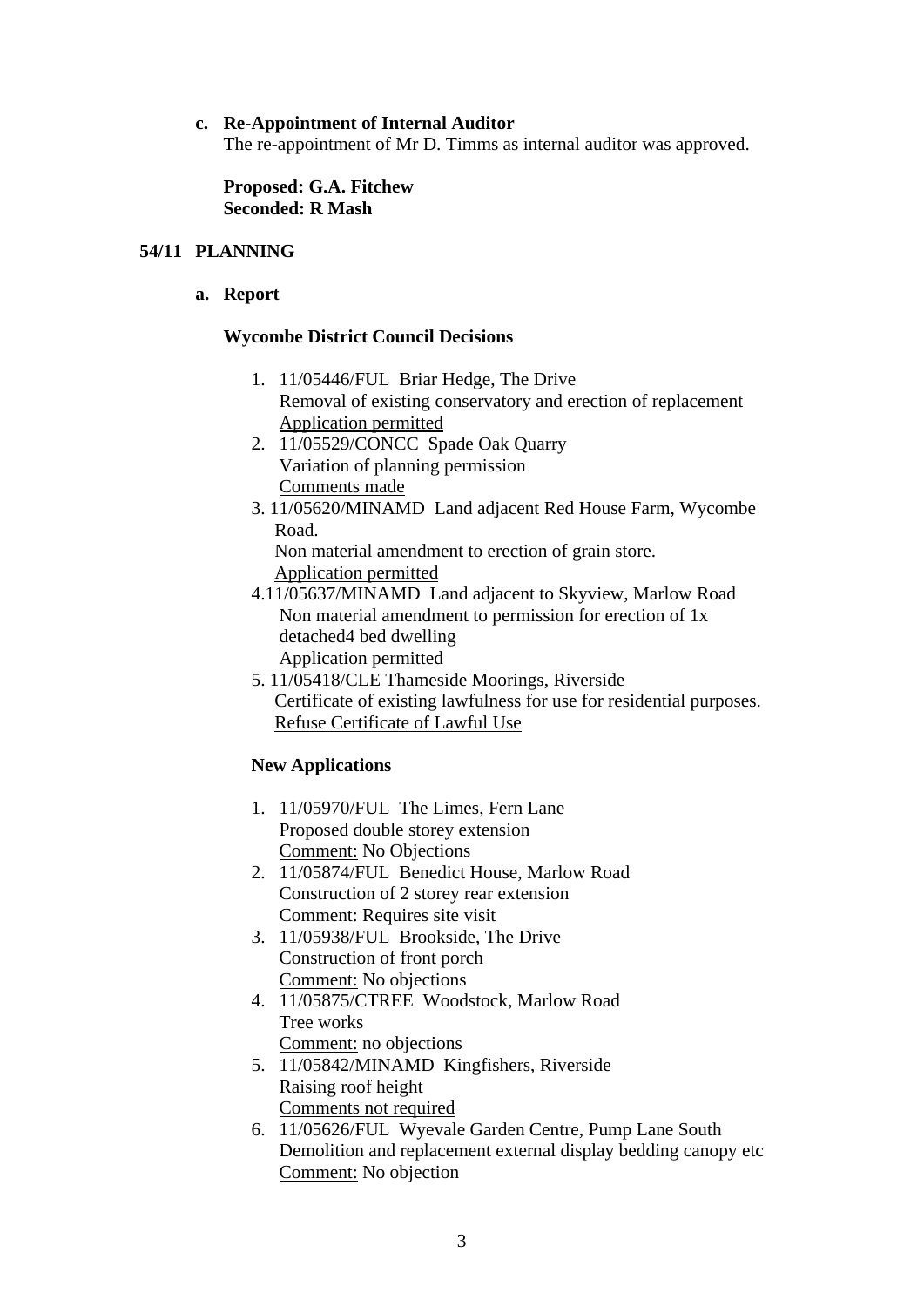## **Appeal**

Land rear 10-18 Abbey Road. Applicants for 2 houses have appealed against WDC's decision to refuse planning permission. We have sent a brief statement augmenting our original comments.

### **b. Planning for Traveller Sites**

## **Mr. Midgley declared an interest as he is professionally involved with planning for Traveller sites.**

The Consultation period runs to  $12<sup>th</sup>$  July. Mrs Wallis will meet with a planning sub-committee to discuss and formulate a response.

### **c. Neighbourhood Development Plans**

The Localism Bill that is currently going through Parliament includes changes to the planning system which will put this on a more local level. Neighbourhood planning would be instigated by Parish Councils and we should take the opportunity to do a Neighbourhood Development Plan for Little Marlow parish.

## **55/11 ABBOTSBROOK HALL**

The car park pot holes will be repaired this week. The grounds are looking very well tended and weed killing has been done.

### **56/11 PAVILION/RECREATION GROUND**

One of the swings has a broken arm. It has a notice placed on it and will be repaired as soon as possible.

## **57/11 BURIAL GROUND**

Jane Vincent has started repairs to the windows and has reported that the main door is difficult to shut properly due to warping.

## **58/11 DATES OF FUTURE MEETINGS**

The Meetings of the Parish Council will take place at 8pm at The Pavilion on the following dates:  $21<sup>st</sup>$  June,  $2<sup>nd</sup>$  August, 6<sup>th</sup> September,  $25<sup>th</sup>$  October and 6<sup>th</sup> December.

## **59/11 REPORTS AND CORRESPONDENCE**

## **a. Thames Water Liaison Meeting**

Mr mash reported on this meeting. Works are to be undertaken at the Sewage works which may result in some escape of odour.